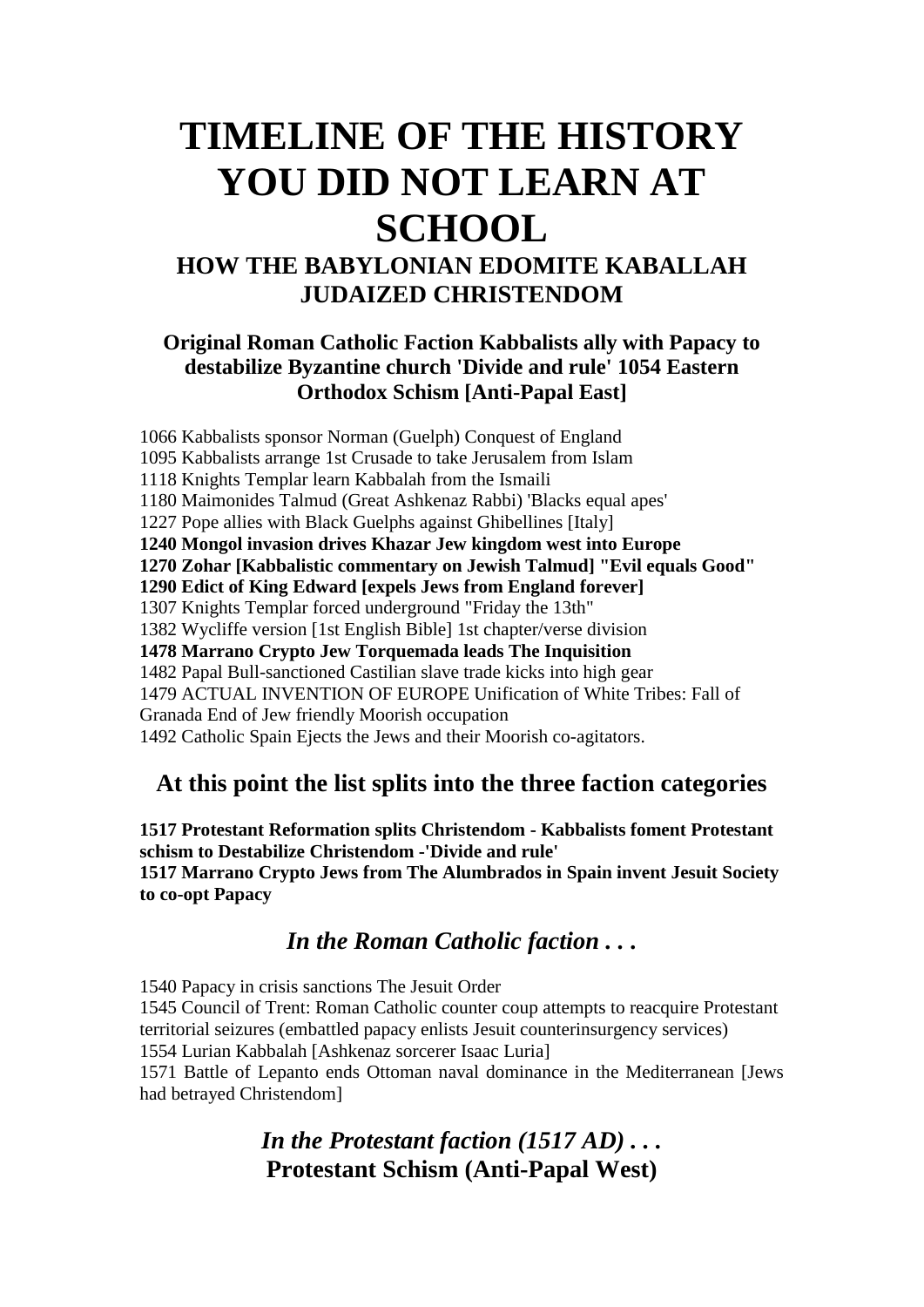**1530 Rosicrucian initiate Martin Luther [Lutheran Church] 1534 Predestination heresy [Crypto Jew lawyer John Calvin]** 1534 Acts of Supremacy [Venetian bankers co-opt King Henry 8th] 1558 Kabbalist Jew John Dee recruits Elizabeth I Stuart of England 1572 Calvin's student John Knox [Scottish Presbyterian Church]

#### *The Orthodox faction time line begins . . .*

1453 Fall of Constantinople: Guelph/Lombardi bankers of Venice and Genoa pit Ottoman Empire against Byzantine Empire

**1547 Rebirth of Roman Empire: Constantinople's survivors resurrect Orthodox Byzantine culture in Moscow**

#### **The 1600's** *Protestant faction:*

1605 'Guy Fawkes' Jewish banker hoax [rise of British Empire] 1606 King James Stuart charters English colonization of America 1609 Bank of Amsterdam [used to finance 1688 Orange coup] 1609 John Smyth America [Baptist church] 1611 King James I Stuart (anti-papal) Bible version 1620 American Puritan Plymouth Colony (Anglican Separatists) **1649 Bankers' Calvinist 'Cromwell Revolution' Judaizes England 1655 Cromwell reverses Edict of Edward I to readmit the Jews** 1660's England wrests slave trade from Catholic Spain/Portugal 1688 Privatized Sveriges Riksbank [Jews conquer Sweden] 1688 Venetian bankers sponsor William of Orange coup in England 1694 Privatized Bank of England [Jews conquer England] 1694 Sovereign State: The City of London Private Corp [Financial Arm of The World Order]

#### *Roman Catholic faction:*

1618 Thirty Years War Dialectic [Catholic vs. Protestant] 1666 Sabbataen cult supplants Judaic monotheism (Donmeh crypto Jews infiltrate Islam [Turkey])

1685 Revocation of the Edict of Nantes [France]

#### *Orthodox faction:* **no entry The 1700s**

#### *Protestant faction:*

1717 Freemasonry founded in Britain on 7 Noahide laws [Talmud]

1726 Wahhabi Heresy [Bank of England finances 'divide and rule']

1730 Freemasonry infiltrates France from England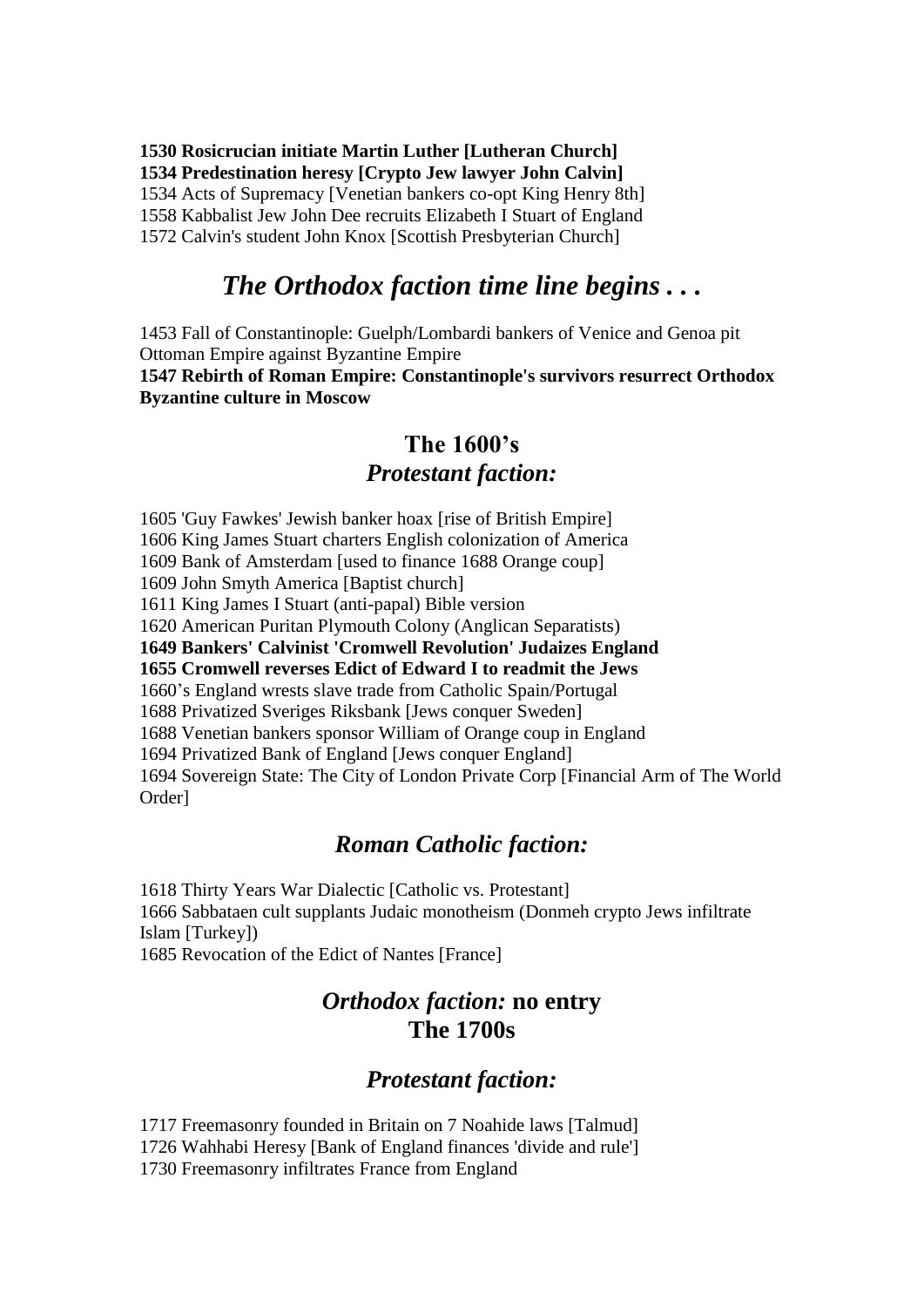1738 John Wesley [Methodist movement]

1740 Askkenaz House of Rothschild organized to run Conspiracy

**1776 Jew banker Haym Solomon finances American Revolution**

1783 U.S. federal government a white Constitutional Republic

#### *Roman Catholic faction:*

1773 Suspension of Jesuit Order in Catholic countries

1776 Rothschild funds reconstitution of The Alumbrados [The Illuminati] to subvert the Protestant Reformation

1782 Illuminism co-opts Freemasonry at Wilhelmsbad

1789 Illuminati creates Jacobins for French Revolution

#### **Orthodox faction:**

1721 Russian Empire officially declared by Peter the Great

#### **The 1800s** *Protestant faction:*

1803 Privatized Bank of France [Rothschild conquers France] 1806 Rothschild uses Napoleon to destroy Holy Roman Empire 1812 London Bourse victory [Rothschild scams Bank of England] 1814 Dutch central bank [Rothschild conquers Netherlands] 1830 British East India Co. achieves total enslavement of India 1830 Freemason Joseph Smith [Mormon church] 1839 Treaty of Nanking [British East India Co. enslaves China] 1845 Pro slavery USA Bible Belt [Southern Baptist Convention] 1848 Dispensationalist Heresy [Rothschild agent John N. Darby] 1870 Privatized Reichsbank [Rothschild centralizes German state] 1881 Rothschild assassinates U.S. President James Garfield **1881 Ashkenaz fleeing Russian pogroms begin pouring into America\*** 1882 Privatized Bank of Japan [Rothschild conquers Japan] 1883 Freemason William Miller [Seventh Day Adventist Church] 1884 Freemason Charles T. Russel (Jehovah's Witness church] 1884 Berlin Conference [Christendom plots to enslave Africa] **1890s Russian Jews begin buying up U.S. seminaries** 1898 Kaiser Wilhelm of Germany rebuffs Zionist leader Herzl 1899 Boer War [Rothschild usurps white South African colonizers]

#### *Roman Catholic faction:*

1809 Napoleon kidnaps the Pope ["The Fatal Wound"] 1814 Restoration of Jesuit Order in Catholic countries 1815 Congress of Vienna redraws world map [Rothschild] 1815 Waterloo [Rothschild crushes Napoleon's uprising] **1823 Rothschild captures Vatican purse [usury legal]**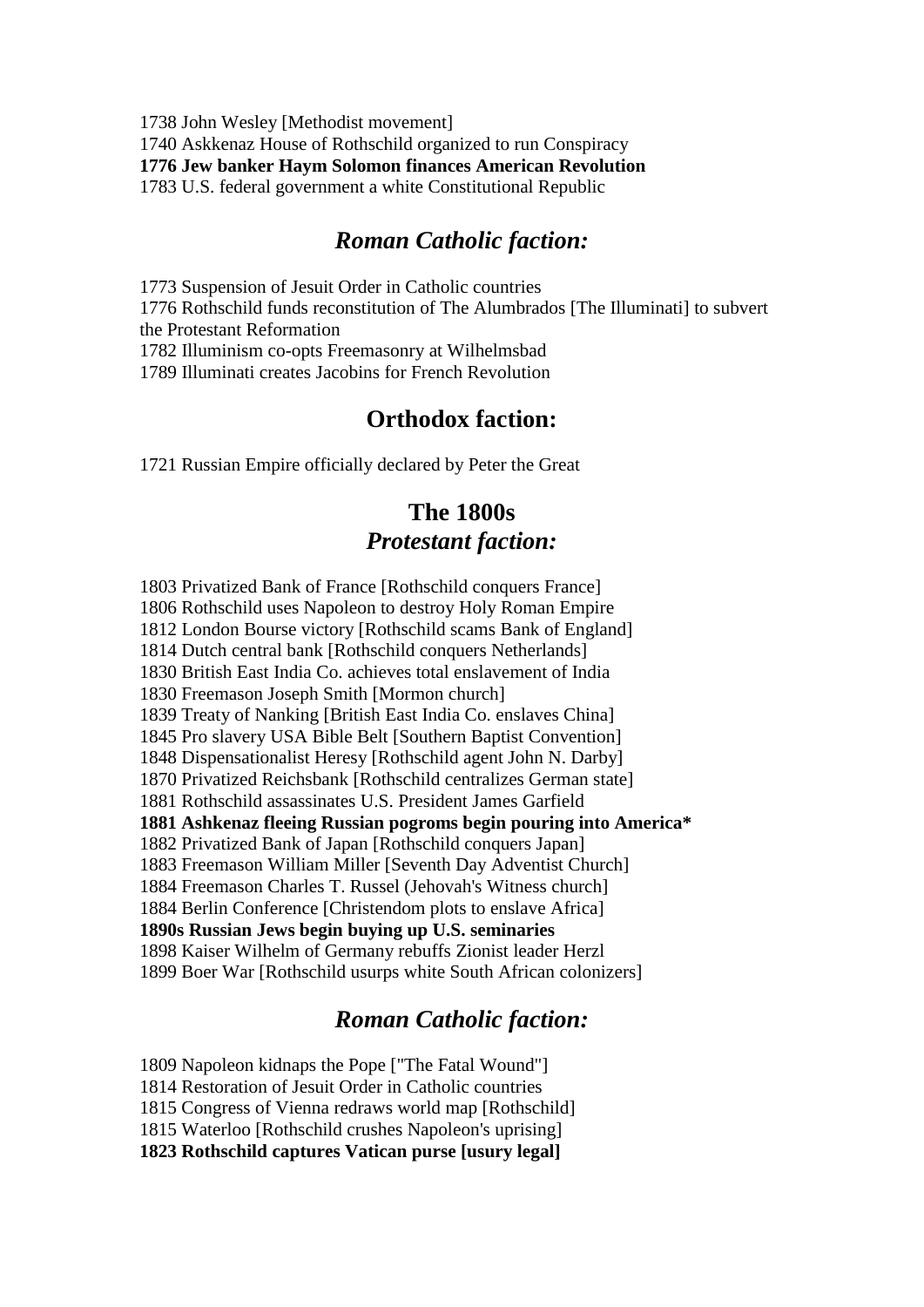1837 Illuminati lodges in North and South begin stoking up Abolition and Secession pretexts to foment Civil War

1866 Jesuit Order assassinates U.S. President Lincoln

1868 14th Amendment coup instates British Admiralty Law

1869 Boshin War [Jesuits crush Japanese resistance]

#### *Orthodox faction:*

1815 Congress of Vienna [Russian czar rebuffs Rothschild roadmap]

1828 Tanzimat ends Ottoman independence from Western banking

1853-56 Crimean War: Rothschild pits European coalition against Russia [Russia loses her holy places in Palestine]

1861 Russian czar emancipates the slaves [serfdom abolished]

1863 U.S. Civil War alliance: Russian czar sends naval fleet to the aid of U.S. President Lincoln

1881 Jewish terrorist assassinates Russian czar Alexander II [bomb]

**1881 Jews destabilize Russia: Russia makes secret deal with embattled czar for pogroms to force Ashkenaz exodus to America\***

1885 Ottoman sultan rebuffs Rothschild bid to buy Palestine

### **The 1900's** *Orthodox faction:*

1904 Russo Japanese war: Rothschild pits Japan vs. Russia

1905 Jews flee to Germany after failed Communist coup in Russia

1908 Donmeh crypto Jews take over the Islamic Ottoman Empire

**1914 WW I stage-managed to transfer Palestine from Ottoman Empire to British jurisdiction**

1915 Armenian Genocide: Donmeh Jews pit Ottoman Muslims against Christians 1916 Menshevik Jew faction disables Russia's defences for Bolshevik Jew faction coup

1917 Russian Revolution coup: Rothschild sends Bolshevik Crypto Jew fifth column from New York City to De-Christianize Russia

#### **1941 WW 2 stage-managed to transfer Palestine from British Empire to Rothschild jurisdiction**

1953 Rothschild sends Bolshevik Jews to crush Stalin's uprising

1989 Fall of Berlin Wall: Cold War hoax comes to a close [several nations possess UFO and Directed Energy Weaponry]

#### *Protestant faction:*

1901 Rothschild assassinates U.S. President William McKinley

1904 Colonization: Christendom completes enslavement of Africa

1909 Zionist movement publishes Cyrus Scofield Bible version

1913 Privatized "FED": Rothschild conquers U.S. federal government

**1915 Illuminati reactivate Klan to funnel Blacks to Jew subversives**

1917 Balfour Declaration: Rothschild threatens British Empire

1918 Rothschild destroys Islamic Ottoman Empire via British MI6

1922 ADL Jews pit the NAACP/Boul $\tilde{A}$ © proxy against Marcus Garvey